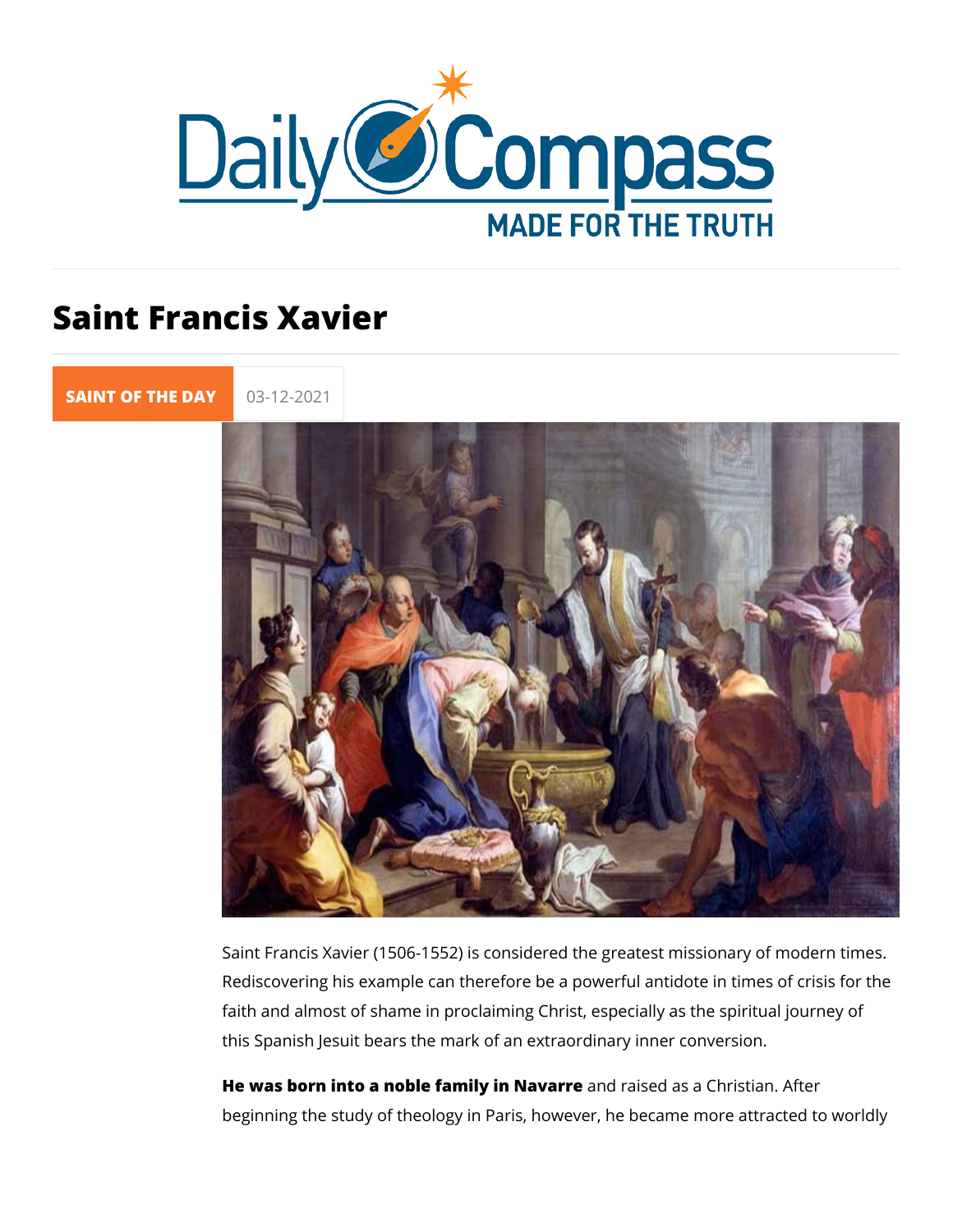life than to the calls of the Lord. It was his gmeetius go at Ltohopatillenge slowly moved his heart, beginning with the teaching of Jesus t repeated to him: What good is it for man to gain the whole wo soul? ,

The initial aversion to these fraternal admonitions then turned as Francis testified: I thank You, O Lord, for the providence of companion like this Ignatius, at first so disagreeable . His pro in the vow he made on 15 August 1534 in Montmartre together other companions. From this nucleus, a few years later, the Soc officially born. Distinctive features of the new institute were: Christ and the promise to go wherever the Pope indicated. The Holy Land had to be set aside because of the war between Tur from remaining inactive, those men of faith were among the ma Catholic Reformation.

The watershed in Francis' life was 1541, when Ignatius chose to the East Iniohi posace of a companion who had fallen ill. After of travelling by sea he arrived in Goa, a Portuguese colony, w apostolate among the sick and prisoners. He was soon called around with a bell to attract the children and teach them cated evangelisation he had interpreters help him to translate the m truths of faith into the indigenous languages. He founded chur reaching the various villages on foot or aboard small boats. The renumber of conversions  $\overline{r}$ was enormous. So great is the multitude of converts that my a have baptised so many and I no longer have the voice and stre and the Commandments in their language, he wrote.

He then preached in Malaysia and the Moluccan archipheelago (I experienced various dangers and difficulties, from which he ca prayer and the offering of his suffering to God. The encounter who had left his homeland for a crime he had committed and, had converted to Christianity - led Francis to go to Japan. Despite with the help of Anjiro the saint s preaching succeeded in creation community. He wrote that in the face of the great number of p questions and talk, my joy and consolation were such that I ca never before in my life have I been so happy . His next projec Christ in China was terminated by pneumonia. The illness led